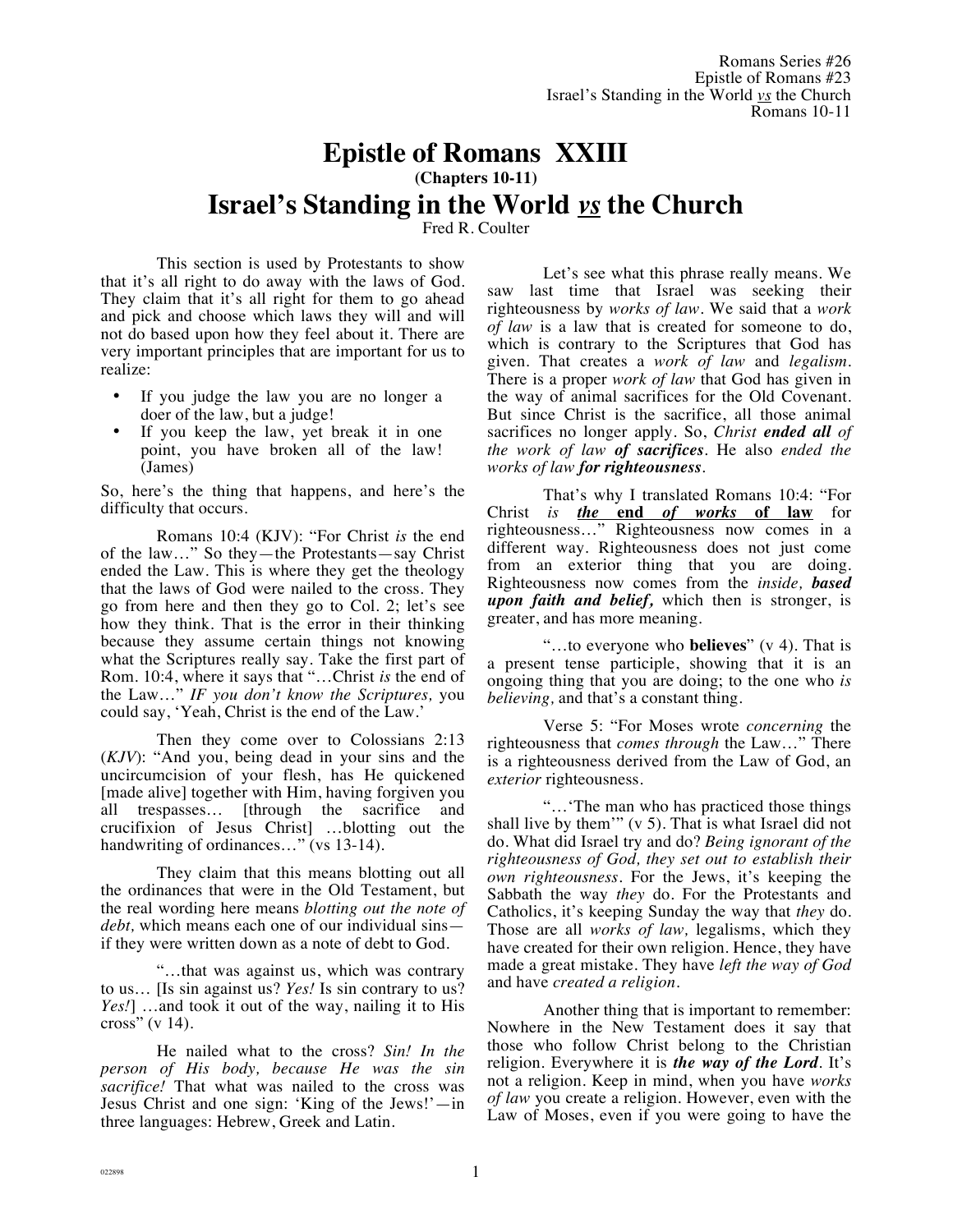righteousness of the Law, which is from Moses, then you shall live by them.

Verse 6: "But the righteousness *that comes* through faith speaks after this manner… [totally different thing] …' Do not say in your heart, "Who shall ascend up to heaven?"' (that is, to bring Christ down)…. [He was very broad in his quotation of this, but nevertheless, it applies.] …' Or, "Who shall descend into the abyss?"' (that is to bring Christ up from among *the* dead). But what does it say? 'The Word is near to you, in your mouth and in your heart.' This is the Word of faith that we are proclaiming" (vs 6-8).

Let's see where this quote originally came from. Let's understand that almost every pagan religion had something to do with the ascending into heaven and get God and righteousness and bring it back down, or descending into the abyss to bring God up. So it applies to everybody. This is kind of a universal application of the verse.

Deuteronomy 30:11: "For this commandment which I command you today *is* not hidden from you, neither is it far off. It *is* not in heaven *that you should* say, 'Who shall go up to heaven for us, and bring it to us, so that we may hear it and do it?'" (vs 11-12).

That's kind of an impossible thing. And many times with the arguments of people concerning religion, you end up with impossible arguments. 'Well, for someone to go to heaven and bring Him back down, I'll do it.' Now we have astronauts that go up into the heavens. They haven't brought anything back down except a few stones from the moon. I think an astronaut was up there and said he didn't see God.

Another one is, v 13: "Neither *is* it beyond the sea *that you should* say... [Paul does not quote that] …'Who shall go over the sea for us to bring it to us, so that we may hear it and do it?'…. [Paul said 'ascend into the abyss'] …But the Word *is* very near you, in your mouth and in your heart, so that you may do it. Behold, I have set before you this day life and good, and death and evil" (vs 13-15).

So, in quoting this, he brings the application to Christ. What is one of the names of Christ? 'In the beginning was *the Word!'* That's why Paul used Christ instead of *the Word*. He is using Christ as the whole personification of *the Word*. What comes from God?

## **Ascending:**

John 3:11—Jesus said, "Truly, truly I say to

you, We speak that which We know, and We testify of that which We have seen; but you do not receive Our testimony. If I have told you earthly things, and you do not believe, how will you believe if I tell you heavenly things?" (vs 11-12). What is up there in heaven is so great and marvelous that it would be virtually impossible for a human being to comprehend it. It would have to be a spirit being in order to do it.

Verse 13: "And no one has ascended into heaven, except He Who came down from heaven, *even* the Son of man, Who is in heaven." That verse is a parenthetical statement written in by John into the narration to make it absolutely clear that at the time John was writing this, Christ was the only One Who has ascended into heaven. No other man has ascended into heaven!

John 6:62: "What if you shall see the Son of man ascending up where He was before?" That didn't happen with the apostles. They went out and they stood on the Mt. of Olives and they watched Christ ascend up into the heavens. You know the rest of the story. The angels came and said, 'you men of Galilee, why do you stand here gawking up into the heavens? This same Jesus Whom you have seen go up shall return in a like manner. But go to Jerusalem as He said.'

## **Descending:**

Paul talks about ascending and descending and it all has to do with the same thing here.

Ephesians 4:8: "For this *very* reason, He says *that* after ascending on high, He **led captivity captive,** and gave gifts to men"—a way of saying that there is no sin, no problem, no difficulty that Christ did not overcome. Satan the devil no longer has any hold. If people choose to do that, then that's their choice. But if they repent and flee from that then they will not be taken captive. Whereas, if they are not relying on Christ, Satan comes around and takes them captive 'whomever he will' (1-Peter 5) those who are not following God? staying close to God. So, "…He led captivity captive, and gave gifts to men."

Verse 9: "Now He Who ascended, what is it but that He also descended first into the lower parts of the earth?"—to experience death. That's the hardest thing for people to grasp. That's why He made us in His image. We could be made in His image—spiritually—so that He could be made in the image of man to be the sacrifice. Had to be because it says that Christ was 'sacrificed from the foundation of the world'! He experienced death!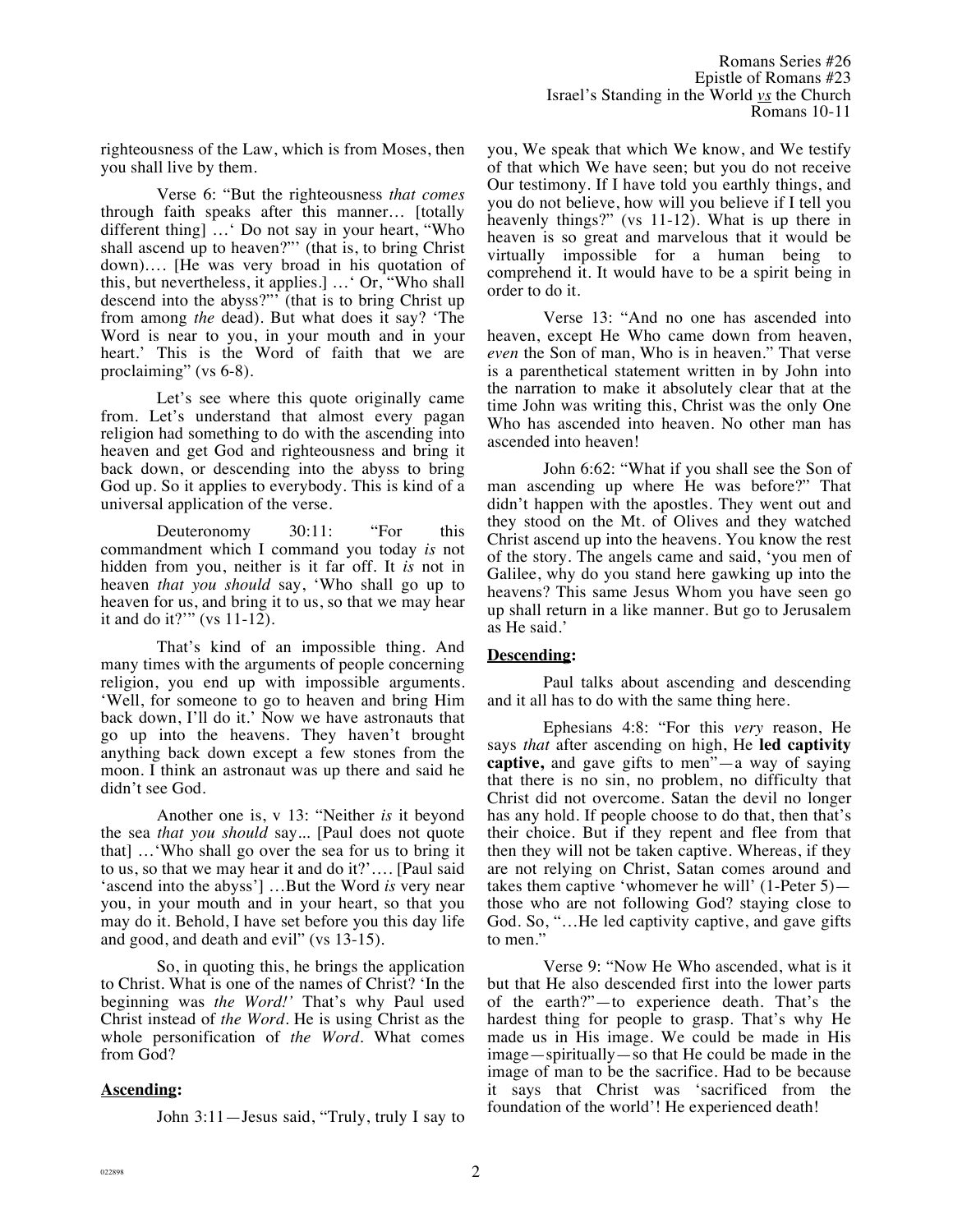Verse 10: "He Who descended is the same One Who also ascended above all the heavens… [that men can see] …so that He might fulfill all things."

Let's see what He told John. These things are to give us the faith and the hope, brethren, that we know that *through Christ we have life.* That's what's important.

Revelation 1:18: Christ said, "[I am] even the One Who is living; for I was dead…" Let's go back and see how He is in His glorified form. The point I want to make is that the One Who was in brilliant glory—Jesus Christ—said He was dead.

Verse 13: "And in *the* midst of the seven lampstands *One* like *the* Son of man, clothed in *a garment* reaching to the feet, and girded about the chest with a golden breastplate. And His head and hair *were* like white wool, white as snow; and His eyes *were* like a flame of fire" (vs 13-14).

This gives you a vision of what we will look like as glorified spirit beings. Every time I read that I think, boy, that's something. Can you imagine what it would be like what God has out there.

Verse 15: "And His feet *were* like fine brass, as if *they* glowed in a furnace… [just like glowing brass in the smelting furnace] …and His voice *was* like *the* sound of many waters. And in His right hand He had seven stars, and a sharp two-edged sword… [the Word of God] …went out of His mouth, and His countenance *was* as the sun shining in its *full*  power" (vs 15-16).

Looking out the window that is beautiful, but if you look straight into the sun, you could go blind if you go directly into it. The kind of existence Christ is giving us, through the salvation He is encouraging.

Verse 17: "And when I saw Him, I fell at His feet as if dead… [John was just petrified after seeing that; you have no thought of anything] …but He laid His right hand upon me, saying to me, 'Do not be afraid; I am the First and the Last, even the One Who is living; for I was dead, and behold, I am alive into the ages of eternity. Amen. And I have the keys of *the* grave and of death'" (vs 17-18).

Christ is the One Who is going to unlock the grave and raise the dead. Christ is the One Who has ascended; He is the One Who has descended; *everything is complete in Christ!* We don't need to have this saying here *who's going to go into heaven, who's going to go to the abyss, or whatever.* 

Romans 10:8: "But what does it say? 'The

Word is near to you, in your mouth and in your heart.'…." I believe that that was a prophecy back in Deut. 30, that God would provide His Word in a language that you would understand.

"…This is the Word of faith that we are proclaiming… [here's another one that the Protestants use]: …that if you confess with your mouth *the* Lord Jesus, and believe in your heart that God raised Him from *the* dead, you shall be saved" (vs 8-9). The Protestants say, 'Just profess Jesus.' What does it mean to profess Jesus? What does it mean to believe Jesus? Is it just, 'Oh yes, I believe.' What kind of belief? *Belief that is in the innermost part of your being; with your heart.* That's very important because 'as a man thinks in his heart, so he is.'

Verse 10: "For with *the* heart one believes unto righteousness, and with *the* mouth one confesses unto salvation, because the Scripture says, 'Everyone who believes in Him shall not be ashamed'" (vs 10-11). We'll find out what kind of belief this is, what it means. Reading the verses that follow helps us understand more about believing.

John 3:16: "For God so loved the world that He gave His only begotten Son, so that everyone who believes in Him may not perish, but may have everlasting life." What kind of belief are we talking about? Let's take our *Special Word Study from the Greek*. We have our problems; we have the world; we have circumstances all involved in it and it becomes very difficult.

To Believe: True belief in (into)...

The Greek means it's a *relationship belief*—out from your heart to Christ, from Christ back to you.

> …is the basic fundamental building block of true Christianity. Such a belief means that one believes that Jesus Christ is the Savior of mankind, the Son of God born of the virgin Mary, that He died for the sins of the world…

Notice what we are to believe; it entails more than just 'yes, I believe Jesus existed as a man.' It entails all of these things.

> …and each human being, that through His blood we have the forgiveness of sin, that he was raised from the dead by the power of God the Father and that He is at the right hand of the God the Father as our High Priest.

Now then, there are some interesting things that happen, that the Greek tells us are very important.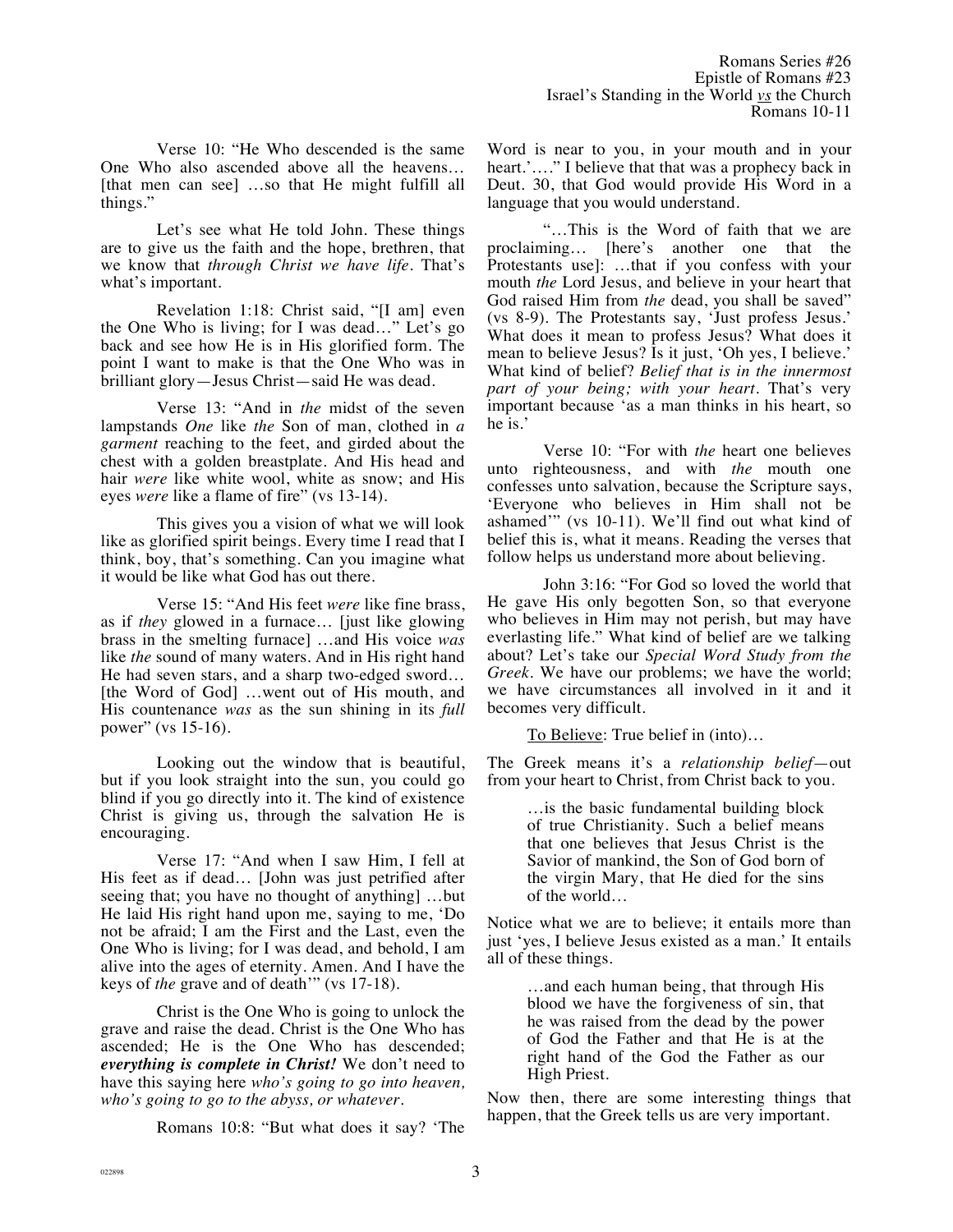1) The verb form in the Greek is 'pisteuoo.' [It] literally means to faithize, to believe, be persuaded, to rely upon, to trust and to put your trust in.

This is the kind of belief we're talking about; a total reliance upon Jesus Christ.

> The spiritual meaning in the New Testament is: [1] a fully convinced acknowledgement. [2] a self-surrendering fellowship with God the Father And Jesus Christ.

That's what that kind of belief means!

[3] a fully assured and unswerving confidence.

A) with the Greek word 'eis'—means unto or into, implying direction toward or into the object of faith, to give up one's self to.

When it's talking about 'whosoever is believing *into* Jesus Christ' this is the kind of faith that it's talking about. Complete total faith which comes from God's Spirit.

Now, let's see what this is to do for us; see how we are to behave after we have this belief. You just can't take the statement in Rom.  $10<sub>[transfer's]</sub>$ correction<sup>1</sup>—if you believe and you confess and so forth—and just say the words and that's it. Unlike the Protestants, you must not only believe the fact of Who He is and what He is, you must believe Him, otherwise you end up like the scientists.

There was a poll that was just recently put out that 60% of scientists say—who are mostly evolutionists—'we can find room for God in our beliefs.' That's a very condescending, 'Well, we can accommodate God.'

John 3:17: "For God sent not His Son into the world that He might judge the world…" You can do that at the drop of a hat. The world is worthy of condemnation because of sin at all times. That's not why He came.

"…but that the world might be saved through Him…. [redeemed through the condemnation] …The one who believes in Him is not judged, but the one who does not believe has already been judged because he has not believed in the name of the only begotten Son of God. And this is the judgment: that the Light has come into the world, but men loved darkness rather than the Light because their works were evil" (vs 17-19).

That's why Christmas is so appealing to the world. They can keep their evil, they can keep their lies. But, they can *feel good* about their doing things, because they're doing 'good' for people.

"…but men loved darkness rather than the Light…" (v 19). Jesus is the Light of the world! Men love the darkness of the world, rather than the Light Who is Christ.

"…because their works were evil. For everyone who practices evil hates the Light…" (vs 19-20). It comes out this way: 'Well, I don't know about that.' It's kind of like the Mormons saying, 'We believe in the Bible insomuch as it's translated directly.' That sounds like a good and intelligent statement. But who determines that? *God!* If you try and tell them that that's wrong, they can get hateful. You try and tell someone they're doing wrong, they get hateful. They hate the light.

"…and does not come to the Light…" (v 20).

For those of us who are Christians, we are to be coming to the Light. We are to be progressively coming to the Christ in everything that we do while we are:

- believing
- confessing
- walking in the way of the Lord

We are to be coming to the Light, "…so that his works may not be exposed… [so they're not doing that] …but **the one who practices the Truth** comes to the Light…" (vs 20-21). What is Truth?

- Your Word is Truth<br>• Your commandment
- Your commandments are Truth<br>• Your laws are Truth
- Your laws are Truth
- Your statutes are true
- all Your precepts concerning all things are right and true altogether

*Truth is coming to the Light!* "…so that his works may be manifested, that they have been accomplished by *the power of* God" (v 21). All of this is part of *believing!*

- you're walking in God's way<br>• you're going to Him
- you're going to Him
- you're walking toward the Light

Another peculiar thing happens, and we've seen this. People were walking toward the light. Then somewhere along the line they became stagnated and stopped. The light is still shinning on you, so you think everything is still pretty good. Then some realized what was happening and got up and started moving toward the light again. Others didn't realize what was happening and they moved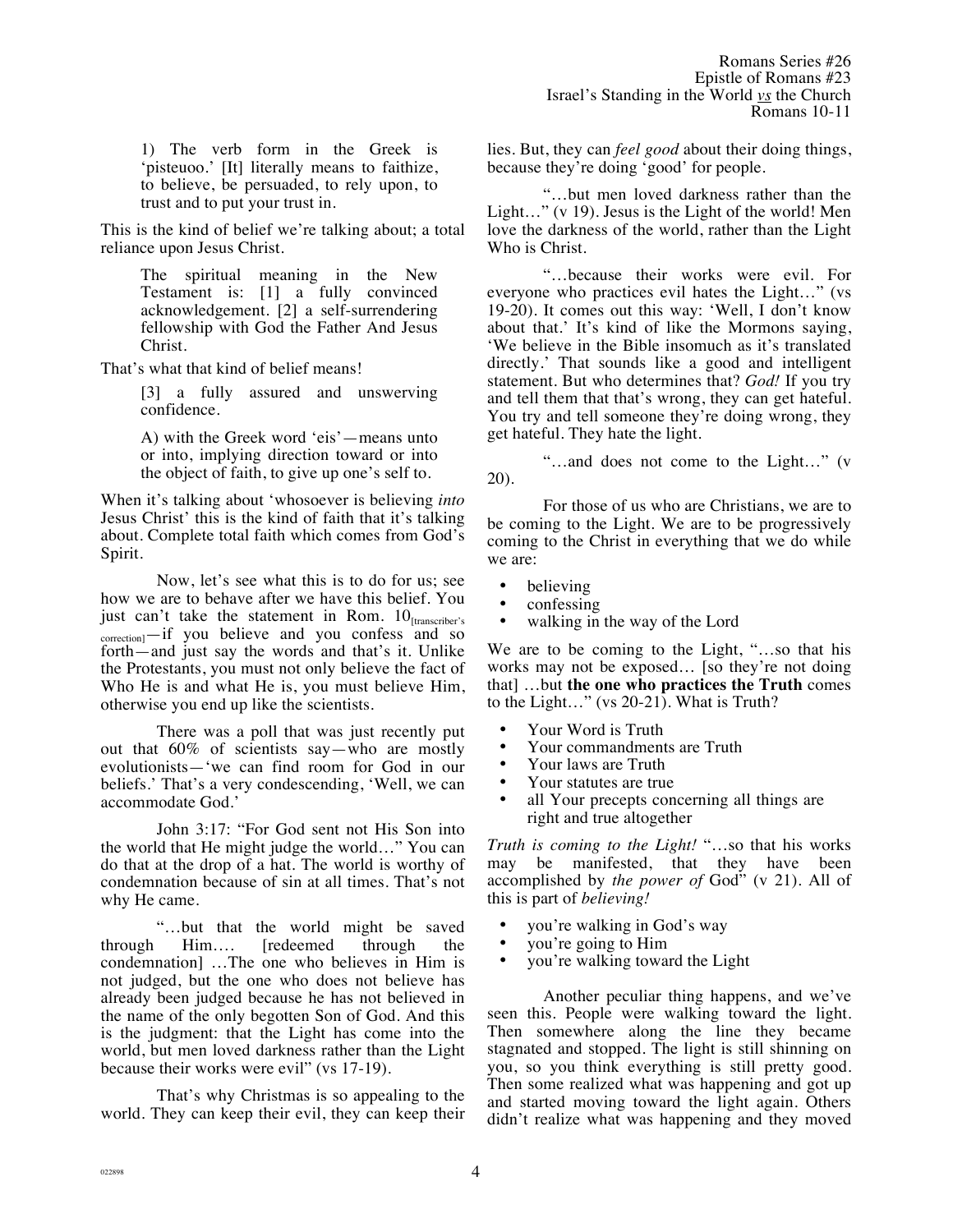away from the light. That can become very deceptive. If you have the light shinning and you turn your back on it and you're walking away from it, it's still gives you the feeling that you're in the light, because you can see the affects of it out ahead of you.

You see the lights of a car and then you see something and you're walking out in front of it. Soon, in their journey in walking away from the light, they go so far that they go back into darkness. For the brethren that are getting close to that, we need to pray that they don't do that.

John 8:12: "Then Jesus spoke to them again, saying, 'I am the Light of the world… [this is the Light you need to be walking toward and walking in] …the one who follows Me shall never walk in darkness, but shall have the Light of Life.'" That's all a part of the belief.

Verse 23—talking to the Jews: "And He said to them, 'You are from beneath; I am from above. You are of this world; I am not of this world. That is why I said to you that you shall die in your sins; for if you do not believe that I AM… [that has great significance there: believe that He was the Son of man; believe that He was God before He became a human being] …you shall die in your sins'" (vs 23-24).

John 10:25: "Jesus answered them, 'I have told you, but you do not believe. The works that I am doing in My Father's name, these bear witness of Me. But you do not believe because you are not of My sheep, as I said to you. My sheep hear My voice, and I know them, and they follow Me…. [that's why it's so important that you follow Christ] … And I give them eternal life, and they shall never perish; and no one shall take them out of My hand. My Father, Who has given *them* to Me, is greater than all; and no one has the power to seize *them* from My Father's hand. I and the Father are one'" (vs 25-30).

Then the Jews said, 'We believe.' NO! Verse 31: "Then the Jews again picked up stones so that they might stone Him. Jesus answered them, 'Many good works I have showed you from My Father. For which of them are you about to stone Me?' The Jews answered Him, saying, 'We will not stone You for a good work, but for blasphemy, and because You, being a man, are making Yourself God'" (vs 31-33).

Verse 34: "Jesus answered them, 'Is it not written in your law, "I said, 'You are gods'"? If He called them gods, to whom the Word of God came (and the Scriptures cannot be broken), *why* do you say *of Him* Whom the Father has sanctified and sent into the world, "You are blaspheming," because I said, "I am *the* Son of God"? If I do not do the works of My Father, do not believe Me. But if I do, even if you do not believe Me, believe the works; so that you may perceive and may believe that the Father *is* in Me, and I in Him'" (vs 34-38).

So, there's a little extra credibility that Christ gave, the works that He did: the healings, raising of the dead, feeding of the 4,000, feeding of the 5,000, and all of those works testified of Him. It's not a matter of that you have room in your mind that God exists. That's not it, but you have a complete belief unto salvation.

This is the so-called 'faith chapter,' but there's one verse that I believe is the most important<br>verse here. Hebrews 11:6: "Now without verse here, Hebrews 11:6: "Now **without faith**…"—separate and apart from faith. *Faith* is the noun, *believe* is the verb. In the Greek they are the same root. In English they are spelled differently.

"…*it is* **impossible to please** *God*…." (v 6). That's what's important to really understand. That's why the example of the man who brought his son to the disciples and he had this demon possessed son who threw him into the water and the disciples couldn't cast it out. The man said, 'Yes, Lord, but help my unbelief.' Since we're human beings we can't say we can have perfect faith, perfect belief. We have to grow in it.

"…*it is* impossible to please *God*…. [if you don't believe Him] …For it is mandatory… [obligatory, absolutely essential that you believe] …*for* the one who comes to God to believe that He exists, and *that* He is a rewarder of those who diligently seek Him" (v 6).

The ultimate reward is here and now. *NO!* The ultimate reward is *eternal life in the Kingdom of God!* This is what it means to believe in the way that Paul was writing about here:

Romans 10:10: "For with *the* heart one believes unto righteousness…" When you have that kind of righteousness, God is going to impute the righteousness of Jesus Christ to you.

- *if* you really believe Christ
- *if* you really believe His words
- *if* you really believe what He has said
- *if* you really believe that He is our Savior

Do you desire to sin? *No!* Can you have a greater righteousness than works of law? Works of law is you can do it in the letter, but your heart could be almost anything. Now you have to have your heart cured by salvation through Christ, so that you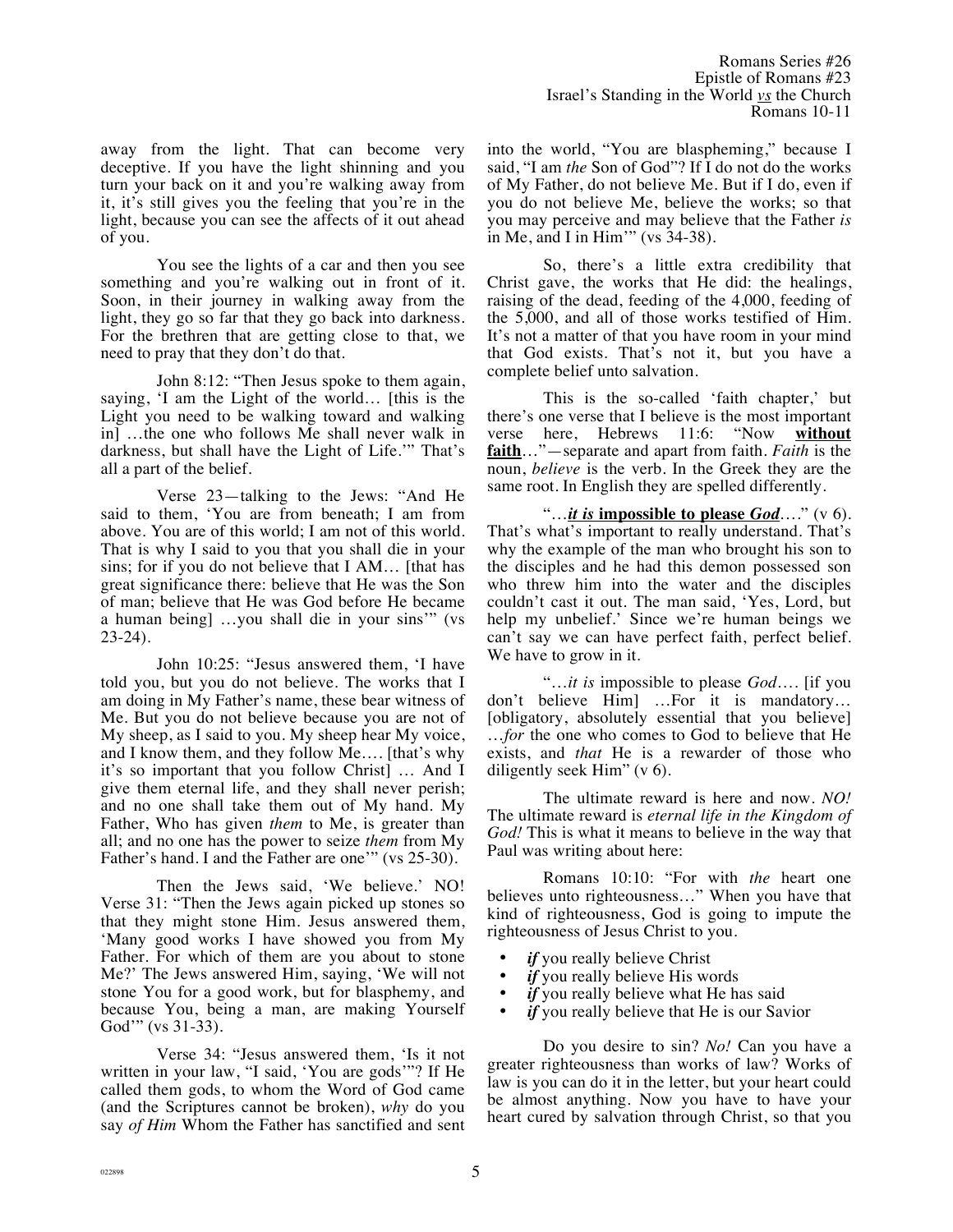"…and with *the* mouth one confesses unto salvation, because the Scripture says, 'Everyone who believes in Him shall not be ashamed.'…. [note 1- Cor. 13:8—love never fails, faith never makes you ashamed; the two go hand-in-hand] …For there is no difference between Jew and Greek, because the same Lord of all *is* rich toward all who call upon Him. For everyone who calls on the name of *the* Lord shall be saved" (vs 10-13).

When is this going to happen in the greatest display of salvation that the world has ever seen? That means calling on Him with faith and belief from the heart (Rev. 7). What do we have here? *We have all these terrible things going on with the Tribulation occurring,* death on every hand, onequarter of all men killed, the earth in upheaval, earthquakes, fightings, warrings, everything going on. And then we have the 144,000 of Israel who are saved. I imagine what they did was just get on their knees and say, 'O God, save us!' They would have to. Then the great innumerable multitude, they are saved. What happens when they see all of these catastrophes going on? They get on their knees and cry out to God, 'O God, save me!' What is God going to do? *He's going to save them!* This is the last day harvest of the 50-days of Pentecost.

Verse 14: "How then shall they call on *Him in* Whom they have not believed?…. [that's a logical question] …And how shall they believe in *Him* of Whom they have not heard?…."

I want you to think of this as a prophecy for the end-time. Not only just back then, but continuous. At the end-time, I think God is going to unfold this where there is going to be a tremendous witness that is going to be given. How that's going to happen, who all is going to be involved, we don't know. It might even be beyond the lifetime of some of us; we don't know. We'll just have to wait and see.

"…And how shall they hear without *one*  who is preaching? And how shall they preach, unless they be sent?…." (vs 14-15). They have to be sent.

- God is the One Who has to do it<br>• God is the One Who has to raise
- God is the One Who has to raise up<br>• God is the One Who has to call
- God is the One Who has to call
- God is the One Who has to educate
- God is the One Who has to send

Not knowing how God is going to do it, one of the things we're trying to do here is to educate, to teach, to equip and to follow the example that Jesus said, *'It is sufficient that the disciple become as the teacher.'* We don't know what God may have down the road for any of us. When things just fall apart everywhere, then it's going to be neighbor-toneighbor and person-to-person. I'm not thinking anything in the way of a media-type thing that we've been familiar with in the past. That's why we want to be prepared and know as much as we can.

"…And how shall they hear without preaching? And how shall they preach, unless they be sent? Accordingly, it is written, 'How beautiful *are* the feet of those who announce the Gospel of Peace, and those who announce the good news of good things!'…. [the coming Kingdom of God] … But all have not obeyed the Gospel because as Isaiah said, 'Lord, who has believed our report?' So then, **faith** *comes* **by hearing**, and **hearing through** *the* **Word of God**" (vs 14-17). That answers the question of how faith comes:

- that's why God gave the Sabbath
- that's why there's preaching on the Sabbath
- that's why God gave His Word

What happens when you read? *You hear yourself think!* So, you're still hearing—correct? These people who think they can really learn a lot by speed-reading. I've seen them just take a page and just kind of wishy-wash their finger back and forth across the page like a snake traveling 60-miles a second and flipping the pages and say 'I've read this whole book.' Well, what did you learn?

If I did that, I'd have to say I didn't learn anything. I'm kind of a plotter when it comes to reading. When you read, you're speaking to yourself. So, you're hearing the inspiration is in the word which comes right off the page. What do we have? *We have 26 letters in the English alphabet*. We have the words assembled and put together on paper so we have a black and white. What is the value of it? I mean, we could have another book, any other book—say the *Encyclopedia Britannica*—why doesn't that bring faith? It has the same 26-letter alphabet, many of the same words.

The Word of God is special, and the Word of God has an affect upon people because it is the Word of God, that nothing else does. Nothing else can do that, because nothing else in the world is written and inspired by God like the Bible. The Bible was written just to communicate not just words, but to communicate God's thoughts. It was written for the heart as well as for the mind.

John 6:63: "It is the Spirit that gives life…" It is the Spirit that inspired the Word of God. That's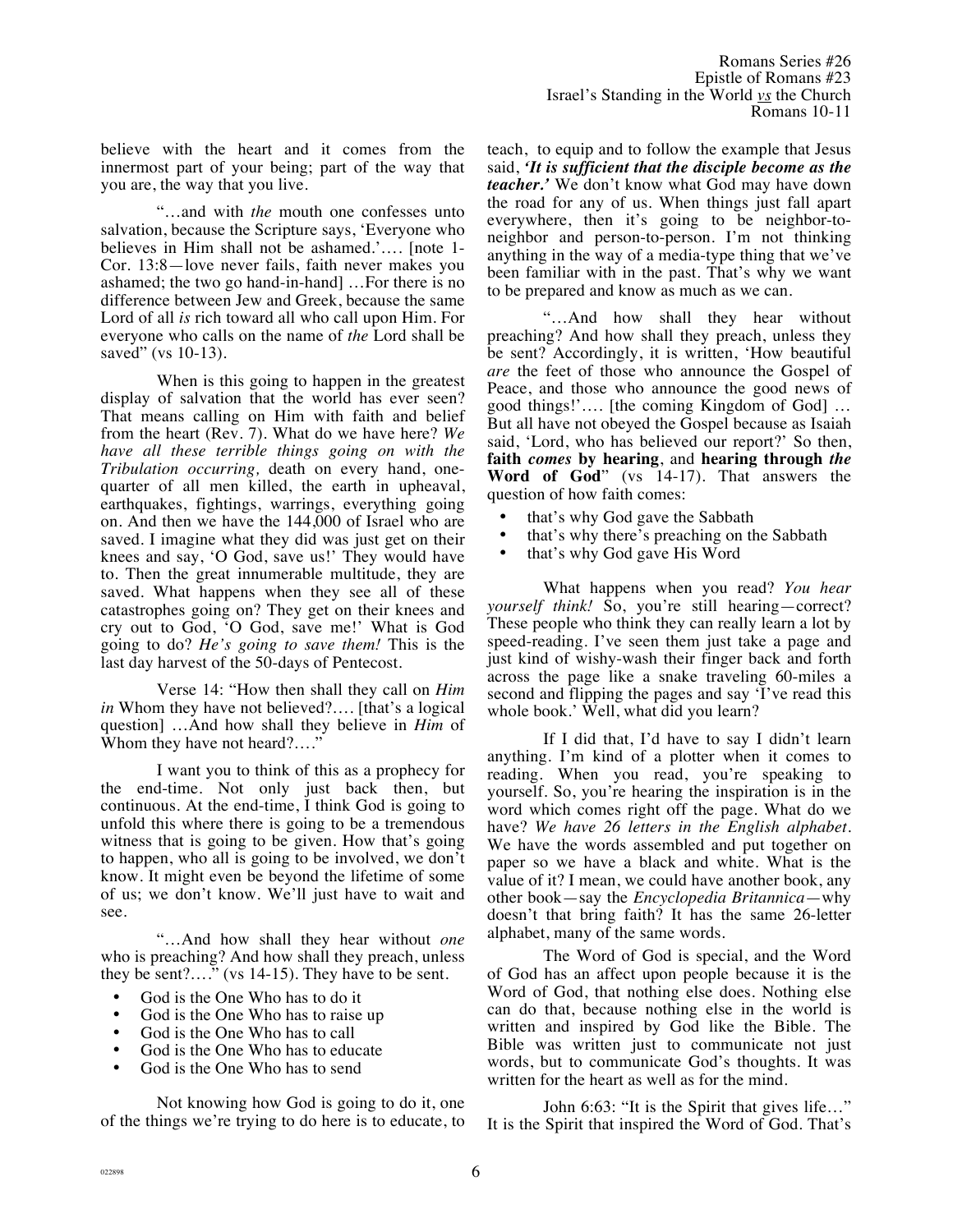why the Word of God gives life.

"…the flesh profits nothing…." (v 63). Just letters themselves, the physical things, mean nothing. It is what happens when it is read.

"…The words that I speak to you, *they* are Spirit and *they* are Life" (v 63). That's what's important with the Word of God. It conveys a spiritual meaning. No other book can do that. That's why Paul was saying that hearing comes through the Word of God.

(go to the next track)

This is what I think was not only done then, but it's a prophecy for our day, today; Romans 10:18 "But I say, did they not hear?…." What constitutes hearing? *They didn't have radio, television or the printing press*!

"…Yes, indeed, *for it is written*, 'Their voices went out into all the earth ; their words went out even to the ends of the habitable world.'…. [the apostles and disciples preached everywhere] …Nevertheless, I say, did not Israel know? First, Moses said, 'I will provoke you to jealousy through *those who are* not a people. I will anger you through a people without understanding.' Then Isaiah was very bold and said, 'I was found by those who were not seeking Me, *and* I was revealed to those who were not inquiring after Me'" (vs 18-20).

That's because God reached down and called. The whole proposition is entirely different. That's quite a prophecy. This prophecy was given by Isaiah. Isn't that always the way. We can see that even in human nature. Parents work hard to provide for their children: provide them a house, room, clothing, food, everything. Then the children grow up to be snot-nosed brats! *That's the way Israel has treated God!* God has provided everything for them and then they grow up to be snot-nosed brats!

Isaiah 65:1: "I revealed Myself to those who asked not for Me…" Keep in mind that God did not deal with any of the Gentile nations until beginning with Peter in Acts 10. God just left them all on their own. Israel was given God's laws. Israel was given the temple. They had the priesthood. What did they do? *They became stiff-necked, rebellious; so God had to cut them off!* God said, 'All those people out there that you don't even think are people, you call them *goyeem. I'm going to call them!* They weren't seeking Me. They were out after their other gods.'

But: "…**I am found by those who did not seek Me**…. [God just twists it around the other way] …I said, 'Behold Me, behold Me,' to **a nation** not called by My name…. [That was Church that was not yet formed.] …I have spread out My hands all the day to a rebellious people who walk in the way that is not good, *even* after their own thoughts; a people who without ceasing **provoke Me to My face**…" (vs 1-3).

Don't they do that? *They provoke God continually!* 'Oh well, the Sabbath is not important; the Holy Days are not important; if we have good thoughts in our heart—we're fine.' *NO!* 'Well, since, this a nice little practice that the Baalites have over here; that's cute and nice, let's do that. That's interesting—isn't it? They have fun doing it; let's have fun with them.' They had the privilege of having God's Word given to them, yet, they provoke God to anger continually! Not only that:

"…who sacrifice in gardens, and burn incense upon the bricks; *a people* who sit among the graves, and spend the night in the tombs, who eat swine's flesh, and broth of vile *things in* their vessels…" (vs 3-4).

Raw oysters and all the other abominations that they have: how about a little snake? How about little rat? How about tender little mice?—the bones are soft and you can just crunch them down, they have good calcium. That's the way people would reason. 'Who is God to say that this pork isn't any good? I know what I'll do, I'll clone a pig that chews cud, now what are you going to do?' They won't follow God! Anything but follow God!

Verse 5: "Who say, 'Keep to yourself, do not come near me… [good Pharisee] …for I am holier than you.'…." *Don't you dare, you nation or people that are not a people, don't you dare even step in my room, because I'm holy.*

 "'…**These** *are* **a smoke in My nostrils, a fire that burns all the day**. Behold, *it is* written before Me; I will not be silent, except I will repay; yea, I will repay into their bosom your iniquities, and the iniquities of your fathers together,' says the LORD, '*they* that burned incense upon the mountains, and blasphemed Me upon the hills. And I will measure their former work into their bosom.' Thus says the LORD, 'As the new wine is found in the cluster, and *one* says, "Do not destroy it, for a blessing *is* in it," so I will do for My servants, that I may not destroy them all'" (vs 5-8). God says He's not going to destroy them all.

Verse 9: "And I will bring forth a seed out of Jacob, and out of Judah one who inherits My mountains; and My elect will inherit it, and My servants will dwell there."

That, brethren, is a prophecy of the Church. This is what Paul is talking about: Israel and the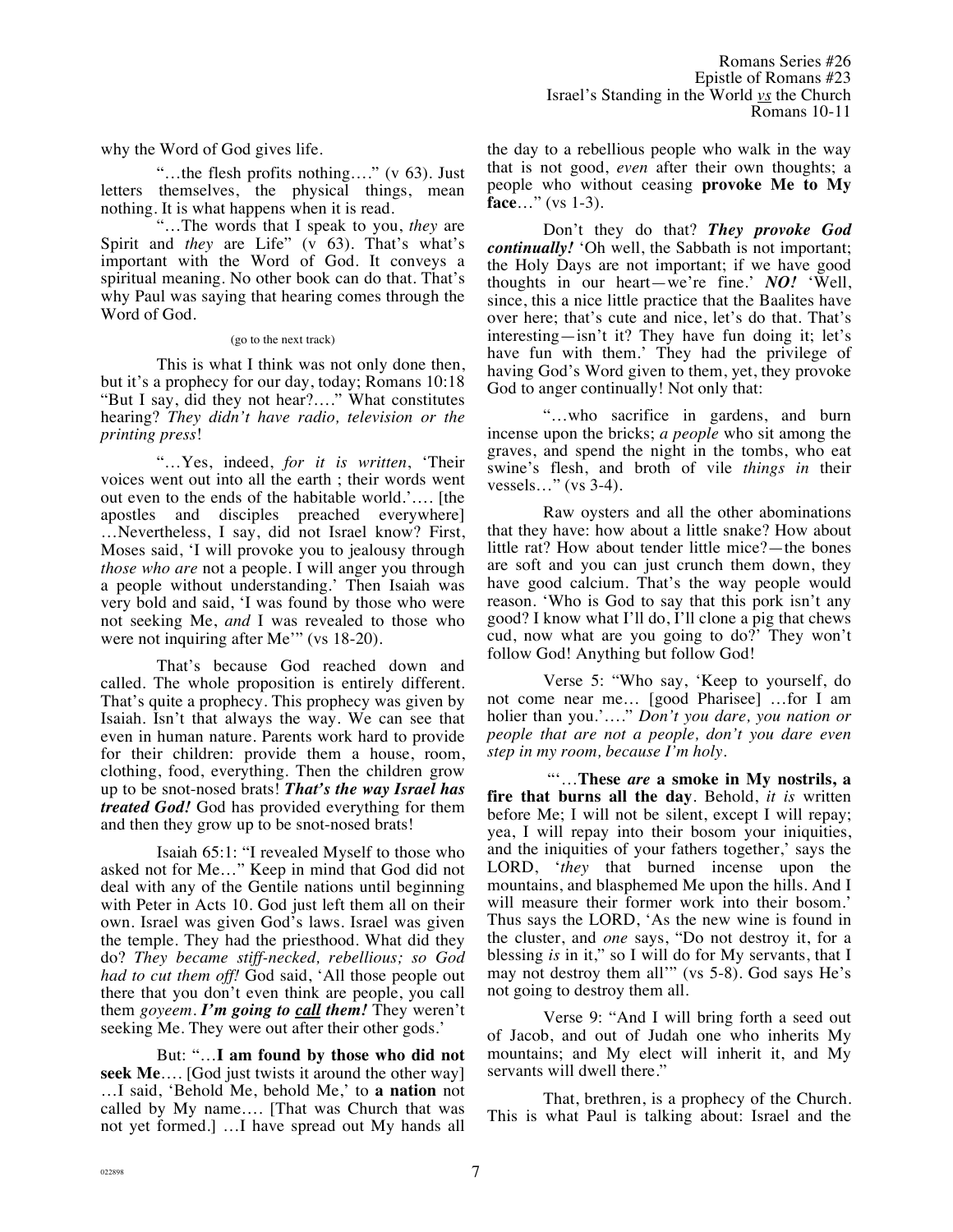Jews:

- rejected God
- rejected the Word
- rejected Christ

So, He's going out, literally, into the highways and byways of the world and bringing those that He's going to bring.

Romans 10:21: "However, to Israel he said, 'All day long I have stretched out My hands to a people who are disobeying and contradicting.'" Just will not! "...disobeying and contradicting..." is kind of like cemented rebellion, there is no movement at all! Isn't that true, especially when you look at it with the Jews and what they have done. In spite of that, God still has some promises that He has to fulfill to Israel and the Jews. And to whom did He give these promises? *He gave them to Abraham! Yes, He did!*

Now, that's the whole basis for Romans 11: 1: "Now then, I say, did God Himself repudiate His people? MAY IT NEVER BE!…. [He hasn't cast them off entirely] …For I also am an Israelite, of *the* seed of Abraham, of *the* tribe of Benjamin. God did not repudiate His people whom He foreknew. Don't you know what the Scripture says in *the account of* Elijah? How he was pleading with God against Israel, saying, 'Lord, they have killed your prophets, and they have torn down your altars; and I alone am left, and they are seeking my life'" (vs 1-3).

Sometimes you may feel that way in your obedience to God; there's no one else around! Don't worry, there are others! Don't know who they are or where they are, but they're there; God will reveal it in due time.

I got a call from a man very similar to that. He said he's tried every spin-off group under the sun, and his wife was ready to give up, and he said, 'No, somewhere, God is doing something somewhere. I don't know where, but God will lead us to it.' Someone gave him some of our tapes, and he got a care package, and that really helped him a lot. It's the same way with us, all the troubles we've gone through and all the people we know, just remember this: *It is not over until it's over!* If God can call them out of Catholicism and Protestantism, He can call them out of an apostate Church of God just as well. They have repenting to do, that is true. But, if we can help provide the spiritual tools for them to do that, then that's what God would want us to do.

Verse 4: "But what did the answer from God say to him? 'But what did the answer from God say to him? 'I have reserved for Myself seven thousand men who have not bowed a knee to Baal.' Now then, in the same way, at the present time also there is a remnant according to *the* election… [selection] …of grace…. [God selected. So there is a remnant that God has selected] …But if *the election is* by grace, *it is* no longer by works; otherwise grace would no longer be grace…." (vs 4-6). He has left the 'religion' of the *works of law* and has done it by *grace*.

"…But if *it is* of works, it is no longer grace; otherwise work is no longer work. What then? What Israel was seeking *through works*, this it did not obtain. But the election obtained… [he was talking of those who were the 7,000] …*it through grace*, and the **rest [of Israel] were hardened**… [God just gave them over to unbelief] …(according as it is written, 'God gave them a spirit of slumber, eyes that are not able to see, and ears that are not able to hear,') unto this day" (vs 6-8).

Here's a great principle we need to understand: God wants those who are converted to be *hot*. If you're going to be converted, *be hot and zealous.* So, he tells the Laodiceans, 'be zealous, therefore, and repent.' He doesn't like it lukewarm. He said, 'I would rather have you cold than lukewarm, but since you're lukewarm, and I've called you, now let's get on the ball and turn up the heat and get hot.' *That's what God wants!*

The people in the world cannot hear and understand because God has closed their minds. That's why our calling is so important. Maybe we ought to value what God has given us in the way of understanding of His Word far more in importance and thankfulness because of what He's done. It's a tremendous thing! It is absolutely marvelous! God has done it. Have you ever tried to talk with someone who knows nothing about God and you mention something about God and it's kind of just like talking to a wall? It's almost like you look in their eyes and it's sort of a glass over their eyes. That is given over to a *spirit of slumber.*

Verse 9: "David also says, 'Let their table be for a snare and for a trap, and for a stumbling block, and for a recompense to them; let their eyes be darkened so that they are not able to see, and bow down their backs continually.' Therefore I ask, did they stumble in order that they might fall? MAY IT NEVER BE!…. [it's only temporary] …But by their transgression, salvation *has come* to the Gentiles for the purpose of provoking them to jealousy" (vs 9- 11).

However it happened that only a *few* were provoked to jealousy. The others got mad and angry, and every time Paul went into a synagogue they had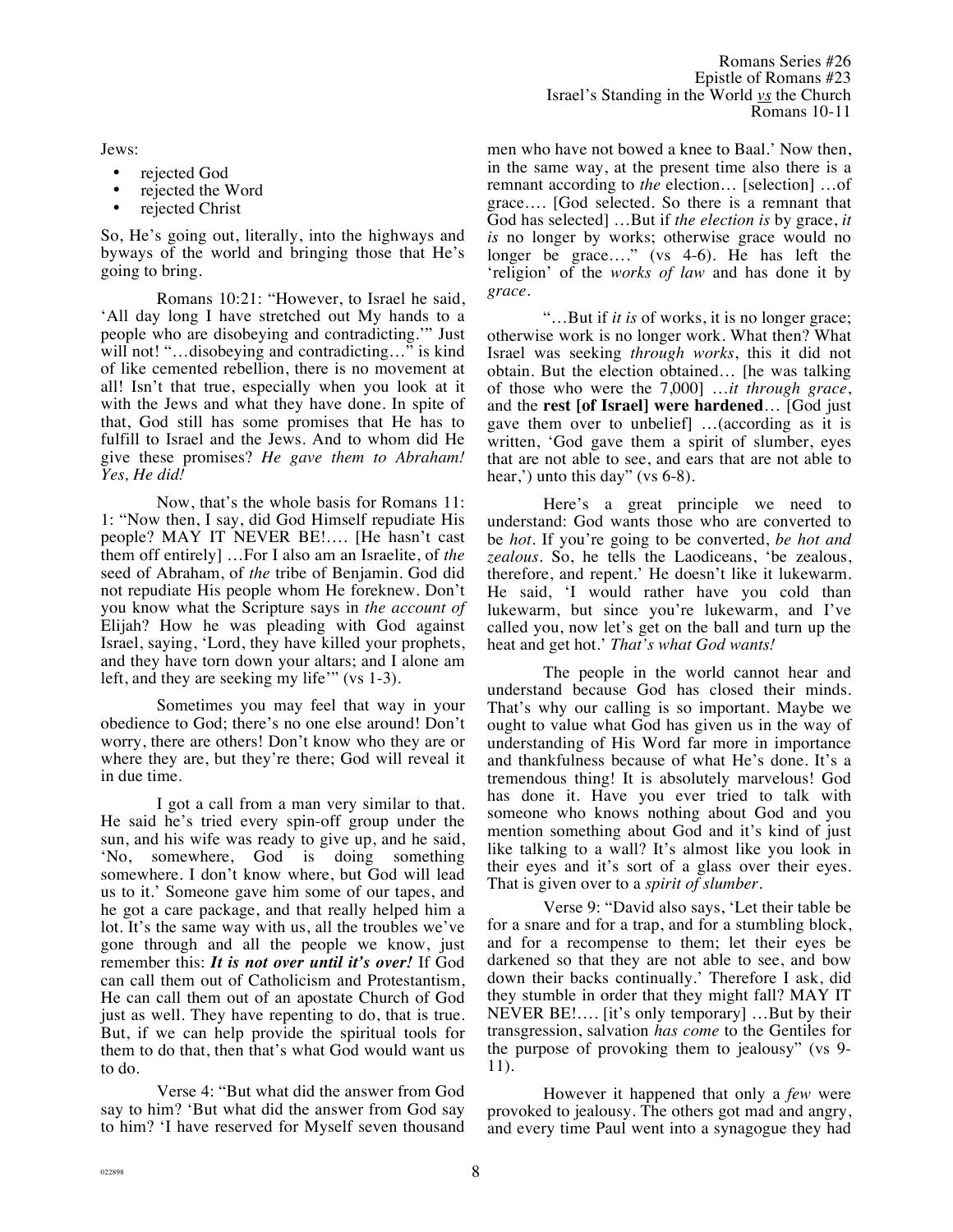a riot. That's why the calling of God is a tremendous, absolute marvelous miracle: to have your mind and heart opened and to know the Word of God! That is something! You have to know that God Himself has done it. How would you like to have the Apostle Paul's job? We cover some of this in *Scripturalism vs Judaism.* 

He comes into the synagogue, Acts 13:14: "Now, after passing through from Perga, they came to Antioch of Pisidia; and they went into the synagogue on the Sabbath Day *and* sat down…. [his mission was *to the Jews first, then to the Greek*] …And after the reading of the Law and the Prophets, the rulers of the synagogue said to them, 'Men, brethren, if you have a word of exhortation for the people, speak.' Then Paul stood up and, after beckoning with his hand, said, 'Men, Israelites, and those who fear God, listen *to me*" (vs 14-16).

Then he gives a whole dissertation of what happened with Moses and David and then John the Baptist, and so forth. Then he starts bringing in the strong meat:

Verse 38: "Therefore, be it known to you, men *and* brethren, that through this Man *the* remission of sins is preached to you. And in Him **everyone who believes is justified from all things**, from which you could not be justified by the Law of Moses…. [when he said that, he had to give the warning]: …Take heed, therefore, lest that which is spoken in the Prophets come upon you: "Behold, you despisers, and wonder and perish; for I work a work in your days, a work that you will in no way believe, *even* if one declares it to you."' And when the Jews had gone out of the synagogue… [they got up and left] …the Gentiles entreated *him* that these words might be spoken to them on the next Sabbath" (vs 38-42). Then the whole thing just really turned out to be quite a thing the next Sabbath.

Verse 44: "And on the coming Sabbath, almost the whole city was gathered together to hear the Word of God. But when they saw the multitude, the Jews were filled with envy; and they spoke against the things proclaimed by Paul, *and* were contradicting and blaspheming. But Paul and Barnabas spoke boldly, saying, 'It was necessary for the Word of God to be spoken to you first; but since you reject it and do not judge yourselves worthy of eternal life, behold, we turn to the Gentiles; for so the Lord has enjoined *upon* us: "I have set You for a light of *the* Gentiles that You should be for salvation unto *the* uttermost parts of the earth."' And when the Gentiles heard *this*, they rejoiced…" (vs 44-48).

They were happy, but it created a lot of strife and trouble. But even though they were in that condition, God did not cast them off because He promised. *He still promised to Abraham!* "…and they glorified the Word of the Lord, and believed, as many as were appointed to eternal life" (v 48).

Romans 11:11: "Therefore I ask, did they stumble in order that they might fall? MAY IT NEVER BE! But by their transgression, salvation *has come* to the Gentiles for the purpose of provoking them to jealousy. Now, if their transgression *be the* riches of *the* world, and their failure *be the* wealth of *the* Gentiles, how much more *will* their fullness *be*?" (vs 11-12). He's projecting forward to the Millennium, the Kingdom of God being on the earth.

Verse 13: "I am speaking to you, *the* Gentiles, inasmuch as I am an apostle of *the* Gentiles—I magnify my service, if by any means I might provoke to jealousy *those of* my flesh, and might save some among them. For if their casting away *be the* reconciliation of *the* world, what *shall* the receiving *of them be*, except life from *the* dead?" (vs 13-15).

Gives you an idea of what's going to happen with the return of Christ. It's going to be like 'life' from among the dead.'

Verse 16: "Now, if the firstfruit *is* Holy, the lump *is* also *Holy*; and if the root *is* Holy, the branches *are* also *Holy*…. [this goes right back to Abraham, all of this] …But if some of the branches were broken off, and you, being a wild olive tree…" (vs 16-17)

He uses an olive tree because olive trees were one of the major crops they had all around the Mediterranean, plus they have wild olive trees. The difference between a cultivated olive tree and a wild olive tree was that the wild olive trees had very little fruit, whereas the cultivated had fruit. That's why he uses this analogy here.

"…were grafted in among them, and you became a fellow partaker of the root and of the fatness of the olive tree, do not boast against the branches; but if you are boasting against *them*, *remember that* you do not bear the root; rather, the root bears you" (vs 17-18).

In other places he said 'If you're Christ's then you're Abraham's seed and heirs according to the promise.'

Verse 19: "Will you then say, 'The branches were broken off in order that I might be grafted in'? *That is* true! Because of unbelief they were broken off, and you stand by faith. Do not be high-minded, but fear; for if God spared not the natural branches,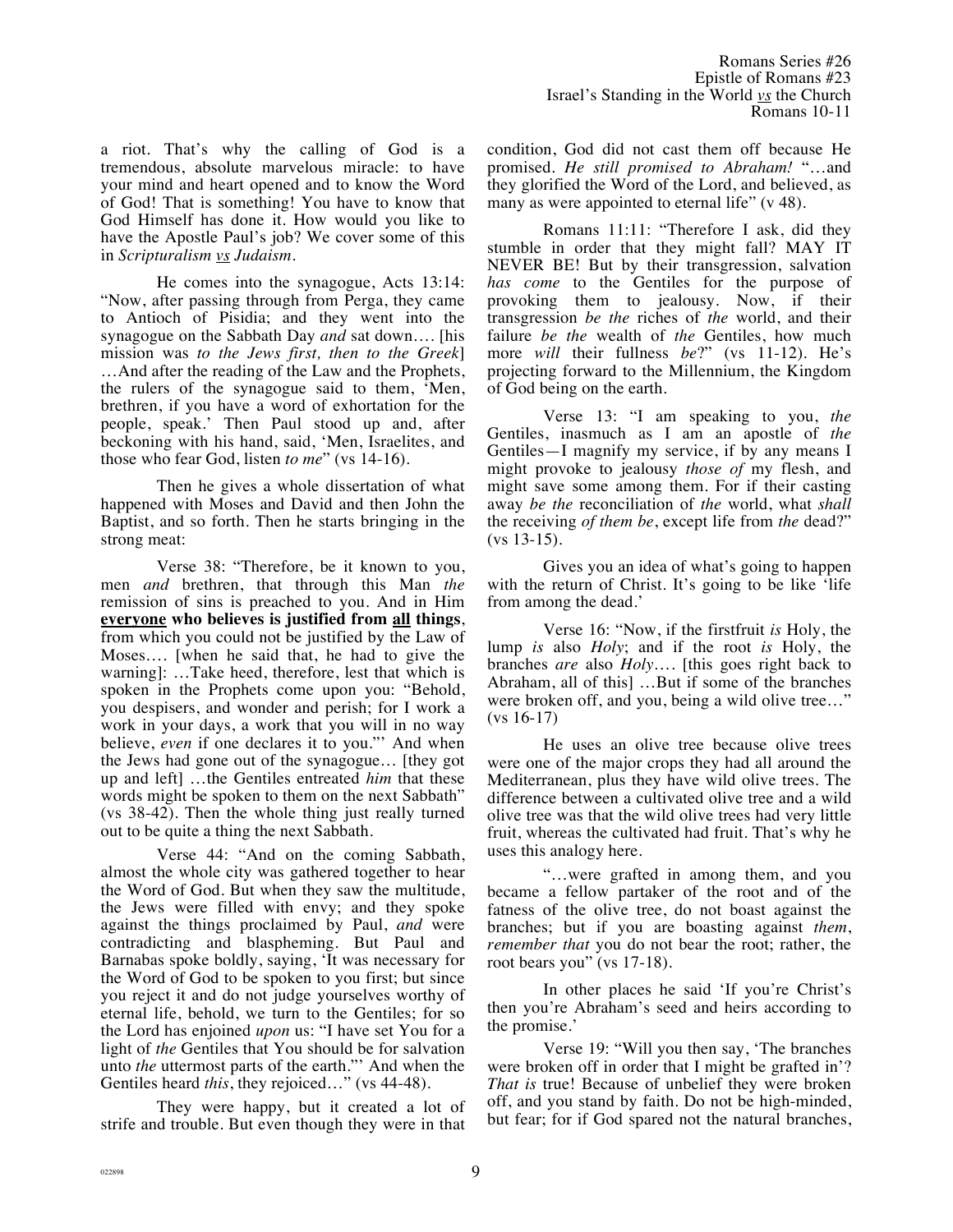take heed lest He not spare you either. Therefore, behold *the* graciousness and *the* severity of God: upon those who fell, severity; and upon you, graciousness, **if** you continue in *His* graciousness; **otherwise you also will be cut off**" (vs 19-22).

That goes right back to Rom. 2:13: *God is no respecter of persons!*

Verse 23: "And they also, if they do not continue in unbelief, shall be grafted in because God is able to graft them in again. For if you were cut off from an olive tree which by nature is wild, and contrary to nature were grafted into a good olive tree, how much more shall those who according to nature *were from the good olive tree* be grafted back into their own olive tree? For I do not wish you to be ignorant of this mystery, brethren, in order that you may not be wise in your own conceits: that a **partial hardening** *of the heart* has happened to Israel until the fullness of the Gentiles be come in" (vs 23-25).

I don't know exactly how that's all going to be with working that all out. It's happened *partially.* That's why we have Protestants today, their partial hardening. But still trying follow God after *their own* way? *Yes! Yes, indeed!*

Verse 26: "And so all Israel shall be saved…" I don't think Paul really fully understood the second resurrection here, but he did know that all Israel shall be saved.

 "…according as it is written: 'Out of Sion shall come the Deliverer, and He shall turn away ungodliness from Jacob. for this *is* My covenant, which I will make with them when I have taken away their sins.' On the one hand, concerning the Gospel, *they are* enemies for your sakes; but on the other hand, concerning the election, *they are* beloved for the fathers' sakes" (vs 26-28).

In other words, God still loves Israel, though they're rebellious, because of the promises that He gave to Abraham, Isaac and Jacob. He still loves them. God is willing to do good to them, if they just wouldn't keep pushing God away. If they just wouldn't keep seeking their own way instead of God's way.

Verse 29: "Because the gifts… [promises to the fathers] …and **the calling** of God *are* never revoked." Once God made those promises, they were irrevocable.

Verse 30: "For just as you once did not believe God, but have now been shown mercy through their unbelief, in the same way also… [at this time] …they have not believed at this time in order that through the mercy shown to you, they also may have mercy shown *to them*. For God has given them all over to unbelief in order that He might show mercy to all…. [that is in the long run in His plan] … O *the* depth of *the* riches of both *the* wisdom and *the* knowledge of God! How unfathomable *are* His judgments and unsearchable *are* His ways!" (vs 30-33).

That God would work it out this way (Ezek. 37) the second resurrection. That's why when Israel is raised, they said, 'Oh, we've been cut off for our parts. We've been forsaken of God.' He says, 'No, I'm going to put My Spirit in you and you're going to live, and you're going to know Me.'

Verse 34: "For who did know *the* mind of *the* Lord, or who became His counselor? Or who first gave to Him, and it shall be recompensed to him again? For from Him, and through Him, and unto Him *are* all things; to Him *be* the glory into the ages of eternity. Amen" (vs 34-36).

So, he ends that whole section there—those three chapters—9-11—have to do with Israel and their standing in the world today *vs* the Church and having to do with the calling of God and everything that we're confronted with today.

Scriptures from *The Holy Bible in Its Original Order, A Faithful Version* Scriptural References:

- 1) Romans 10:4
- 2) Colossians 2:13-14
- 3) Romans 10:4-8
- 4) Deuteronomy 30:11-15
- 5) John 3:11-13
- 6) John 6:62
- 7) Ephesians 4:8-10
- 8) Revelation 1:18, 13-18
- 9) Romans 10:8-11
- 10) John 3:16-21
- 11) John 8:12, 23-24
- 12) John 10:25-38
- 13) Hebrews 11:6
- 14) Romans 10:10-17
- 15) John 6:63
- 16) Romans 10:18-20
- 17) Isaiah 65:1-9
- 18) Romans 10:21
- 19) Romans 11:1-11
- 20) Acts 13:14-16, 38-42, 44-48
- 21) Romans 11:11-36

Scriptures referenced, not quoted:

- 1 Peter 5<br>• 1 Corinth
- 1 Corinthians 13:8
- Revelation 7
- Acts 10